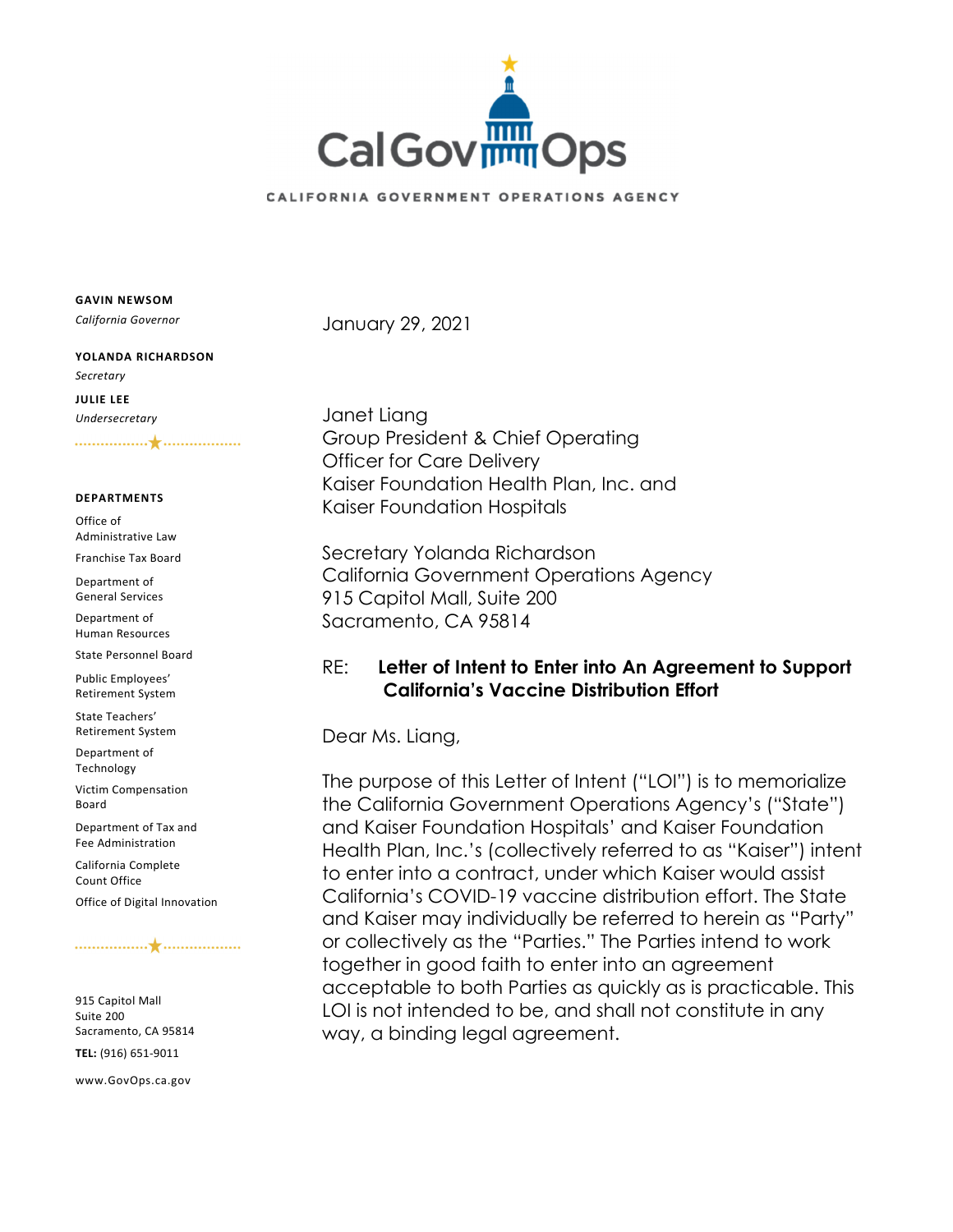**YOLANDA RICHARDSON** *Secretary*

- 1. Authority for Emergency Contract. The State has determined that this contract is needed to facilitate efficient distribution of the COVID-19 vaccine as a solution to the COVID-19 emergency. Therefore, pursuant to the March 4, 2020 COVID-19 State of Emergency Proclamation and Order (SOE), paragraph 2, the Parties will enter into an emergency contract to assist with California's vaccine distribution effort in order to mitigate the effect of and prevent the spread of COVID. In addition to the SOE, the Parties are statutorily authorized, pursuant to the California Public Contract Code section 1102, to enter into said emergency contract.
- 2. Outline for Scope of Work. The intended work is to secure, plan, organize, stand up and oversee two or more mass vaccination sites and other efforts to vaccinate hard-to-reach and disproportionately impacted populations. These efforts will be designed to serve the public, including at-risk populations, non-Kaiser members and Kaiser members, all in support of the State's COVID-19 vaccination effort and consistent with Kaiser's charitable purposes. The parties will consider additional outreach efforts in support of the State's COVID-19 vaccination effort.
- 3. Terms and Conditions. While both Parties acknowledge and understand that the planned contract to Support California's Vaccine Distribution Effort will be entered into pursuant to emergency authority, the Parties agree to work in good faith to include those State's standard terms and conditions applicable to the arrangement and consistent with the activities under the planned contract, and will reconcile

915 Capitol Mall Suite 200 Sacramento, CA 95814 **TEL:** (916) 651‐9011

www.GovOps.ca.gov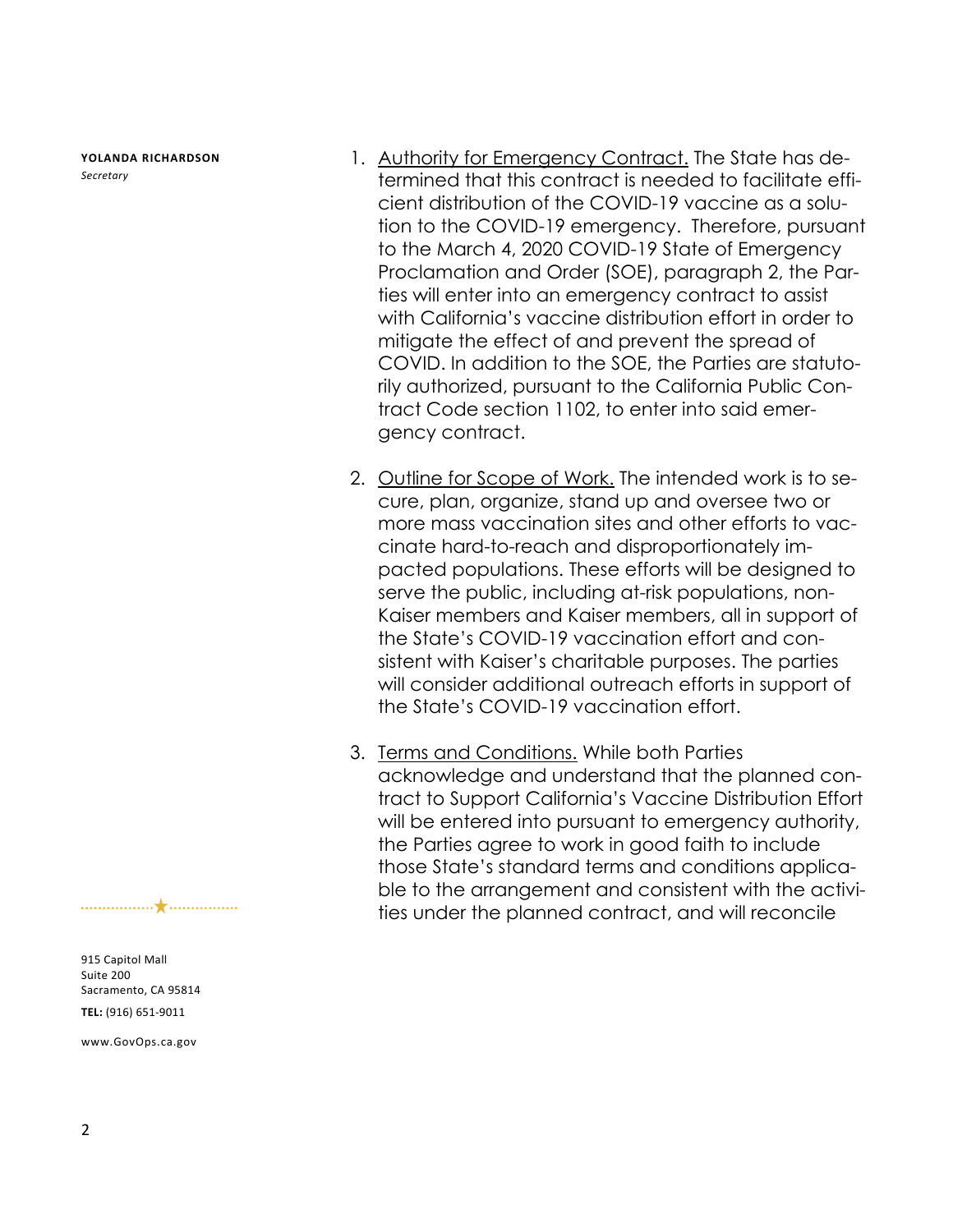**YOLANDA RICHARDSON** *Secretary*

the Parties' conflicting terms where appropriate. These terms may include but are not limited to:

- General Terms and Conditions for non-IT services contracts (GTC 04/2017)<sup>1</sup>
- Contractor Certification Clauses (CCC 04/2017)2
- Federally Funded Contract Terms required by State Contracting Manual, Volume 1, Section 3.11.
- Required terms for FEMA reimbursement

The Parties acknowledge their intention that, notwithstanding such standard terms, the immunities and liability protections offered or afforded under the California Executive Order N-02-21 and any other applicable state law will, to their fullest extent, extend to the activities of Kaiser and the State in relation to their performance of activities under the planned contract. The Parties further acknowledge Kaiser's expectation that the immunities and liability protections offered or afforded under the Public Readiness and Emergency Preparedness Act and any other applicable federal law will apply to the performance of its activities under the planned contract. Kaiser acknowledges that any applicable FEMA Terms and Conditions<sup>3</sup> are non-negotiable and required for federal reimbursement. Parties agree to develop special terms and conditions as appropriate.

4. Contract Amount. Kaiser is committed to assisting the State with responding to and mitigating the effects of COVID-19 through vaccine distribution and administration. Kaiser is prepared to undertake and initiate activities under the contract that will result in costs to Kaiser, and the State is prepared to pay Kaiser for its

 $\overline{a}$ 

915 Capitol Mall Suite 200 Sacramento, CA 95814 **TEL:** (916) 651‐9011

www.GovOps.ca.gov

<sup>1</sup> https://www.dgs.ca.gov/OLS/Resources/Page-Content/Office-of-Legal-Services-Resources-List-Folder/Standard-Contract-Language 2 Ibid.

<sup>3</sup> Copy of FEMA Terms and Conditions are provided with this LOI